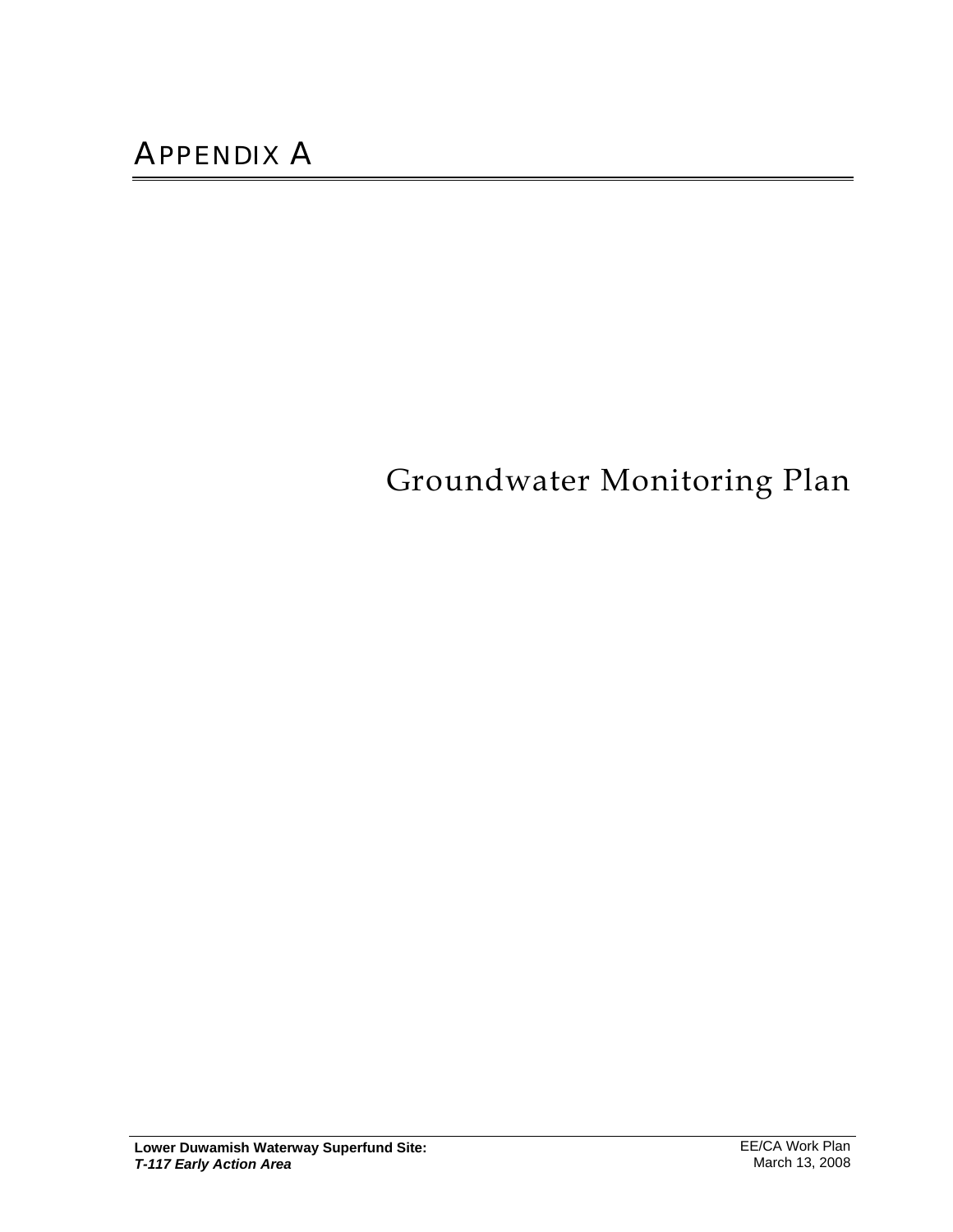

#### **Letter of Transmittal**

| To:                                                  |                                                                                                                | Ms. Piper Peterson Lee - USEPA, Region 10<br>March 4, 2008<br>Date:<br>1200 Sixth Avenue, Suite 900, ECL-111<br>Seattle, Washington 98101-3140                                                                       |                                  |  |  |  |  |  |
|------------------------------------------------------|----------------------------------------------------------------------------------------------------------------|----------------------------------------------------------------------------------------------------------------------------------------------------------------------------------------------------------------------|----------------------------------|--|--|--|--|--|
| From:                                                | Katie Hendrickson and Roy Kuroiwa                                                                              |                                                                                                                                                                                                                      |                                  |  |  |  |  |  |
| Project reference:<br>Terminal 117 Early Action Area |                                                                                                                |                                                                                                                                                                                                                      |                                  |  |  |  |  |  |
| Hardcopy:                                            | Electronic:                                                                                                    | Description:                                                                                                                                                                                                         |                                  |  |  |  |  |  |
| $\mathbf 2$                                          | Interim Groundwater Monitoring Plan, Lower Duwamish Waterway<br>Superfund Site, Terminal 117 Early Action Area |                                                                                                                                                                                                                      |                                  |  |  |  |  |  |
| $\mathbf{2}$                                         | $\boldsymbol{\mathsf{X}}$                                                                                      | Quality Assurance Project Plan, Non-Time Critical Removal Action,<br>Preliminary Investigation and Interim Groundwater Monitoring Plan,<br>Lower Duwamish Waterway Superfund Site, Terminal 117 Early Action<br>Area |                                  |  |  |  |  |  |
| $\mathbf{2}$<br>CC:                                  | X                                                                                                              | Health and Safety Plan, Groundwater Sampling and Monitoring Well<br>Installation, Terminal 117                                                                                                                       |                                  |  |  |  |  |  |
| Hardcopy:                                            | Electronic:                                                                                                    | Name:                                                                                                                                                                                                                | Company:                         |  |  |  |  |  |
| 1                                                    | X                                                                                                              | Kym Takasaki                                                                                                                                                                                                         | U.S. Army Corps of Engineers     |  |  |  |  |  |
| 1                                                    | X                                                                                                              | <b>Rick Thomas</b>                                                                                                                                                                                                   | Dept of Ecology                  |  |  |  |  |  |
| 1                                                    | X                                                                                                              | Marla Steinhoff                                                                                                                                                                                                      | <b>NOAA</b>                      |  |  |  |  |  |
| 1                                                    | X                                                                                                              | <b>B.J. Cummings</b>                                                                                                                                                                                                 | Duwamish River Cleanup Coalition |  |  |  |  |  |
| 1                                                    | X                                                                                                              | Glen St. Amant                                                                                                                                                                                                       | <b>Muckleshoot Tribe</b>         |  |  |  |  |  |
| $\mathbf{2}$                                         | X                                                                                                              | <b>Tom Meyer</b>                                                                                                                                                                                                     | Seattle City Light               |  |  |  |  |  |
| $\mathbf{2}$                                         | X                                                                                                              | Roy Kuroiwa                                                                                                                                                                                                          | Port of Seattle                  |  |  |  |  |  |
| $\mathbf{2}$                                         | X                                                                                                              | Warren Hansen                                                                                                                                                                                                        | Windward                         |  |  |  |  |  |
| $\mathbf{2}$<br>X<br><b>Reid Carscadden</b>          |                                                                                                                | Integral                                                                                                                                                                                                             |                                  |  |  |  |  |  |

**Signature**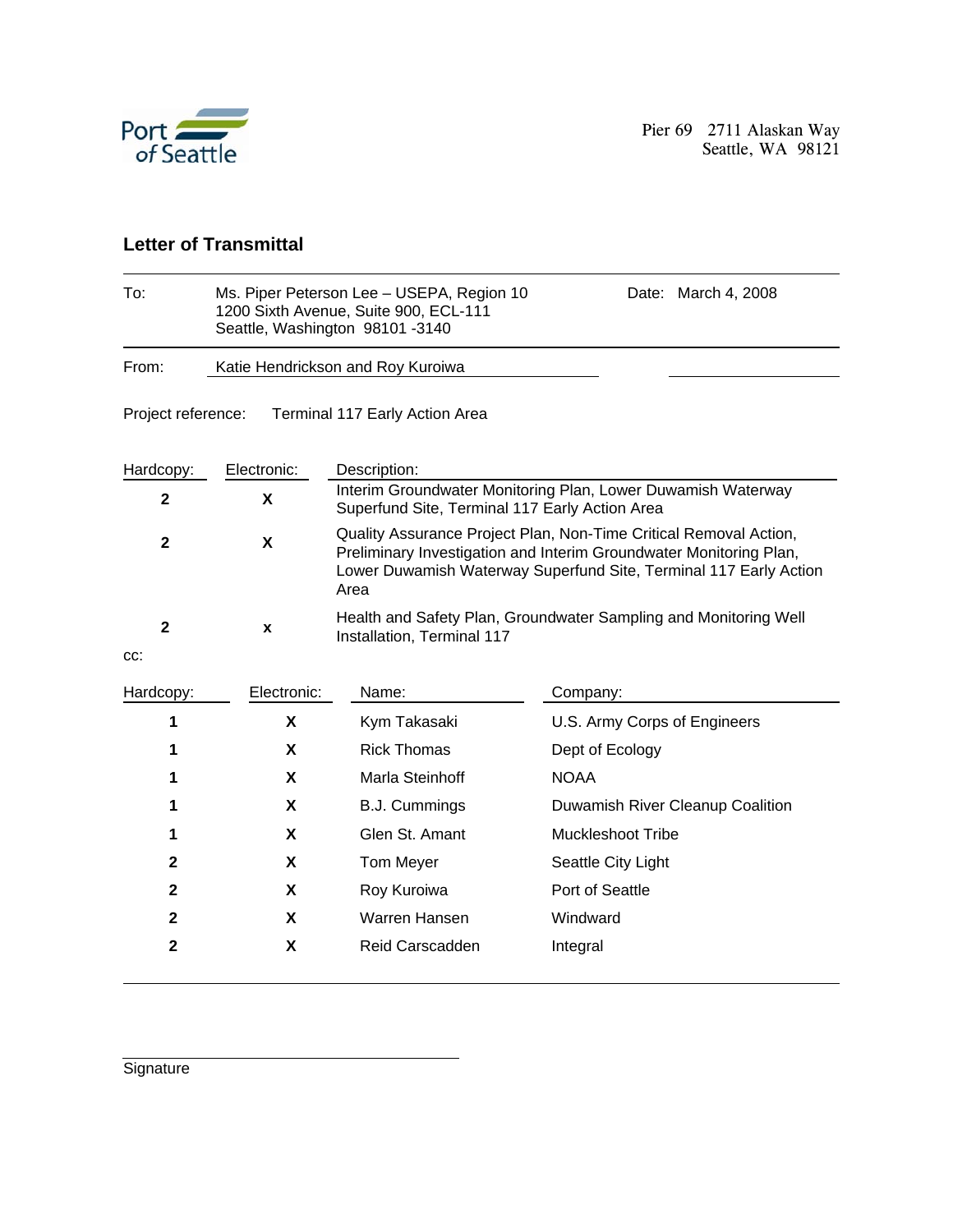# **Lower Duwamish Waterway Superfund Site**  *Terminal 117 Early Action Area*

# **INTERIM GROUNDWATER MONITORING PLAN**

Prepared for

**The Port of Seattle and The City of Seattle** 

For submittal to:

**US Environmental Protection Agency, Region 10**  1200 Sixth Avenue Seattle, WA 98101

**March 4, 2008** 

**Prepared by:** 

ENSR AECOM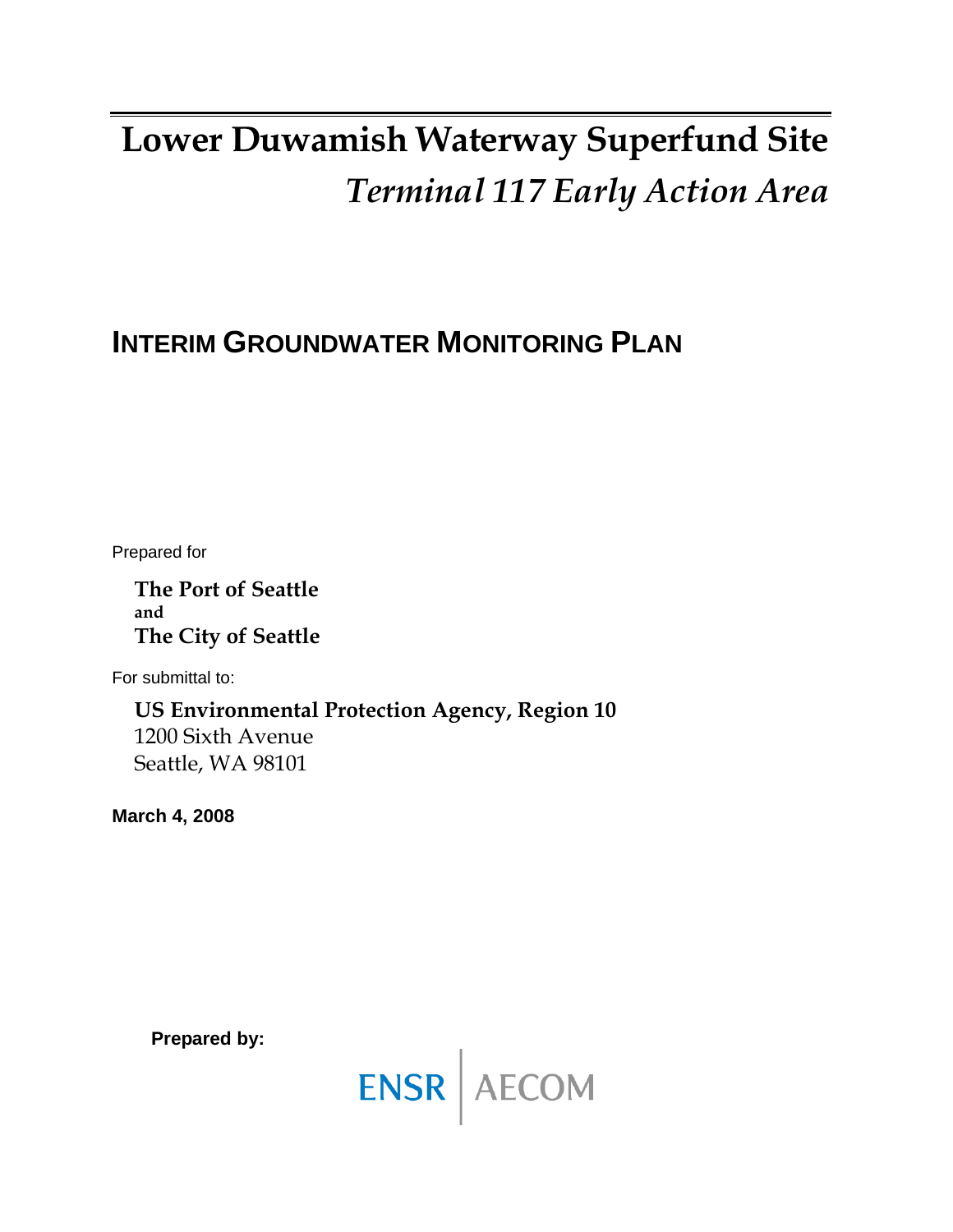## **Table of Contents**

| <b>List of Tables</b>  |                                       |                                                                                                                      |                                                     |
|------------------------|---------------------------------------|----------------------------------------------------------------------------------------------------------------------|-----------------------------------------------------|
| <b>List of Maps</b>    |                                       |                                                                                                                      |                                                     |
| <b>Acronyms</b>        |                                       |                                                                                                                      | ij                                                  |
| 1                      | 1.1<br>1.2<br>1.3                     | <b>Introduction</b><br><b>MONITORING OBJECTIVES</b><br><b>HISTORICAL SITE OPERATIONS</b><br>PREVIOUS REMOVAL ACTIONS | 1<br>$\mathbf{1}$<br>$\mathbf{1}$<br>$\overline{2}$ |
| $\overline{2}$         |                                       | <b>Site Description</b>                                                                                              | 4                                                   |
|                        | 2.1                                   | <b>GEOLOGY</b>                                                                                                       | $\overline{4}$                                      |
|                        |                                       | 2.2 HYDROGEOLOGY                                                                                                     | $\overline{4}$                                      |
|                        | 2.3                                   | <b>GROUNDWATER DATA</b>                                                                                              | 5                                                   |
| 3                      | <b>Groundwater Monitoring Program</b> |                                                                                                                      | 6                                                   |
|                        | 3.1                                   | <b>GROUNDWATER MONITORING NETWORK</b>                                                                                | 6                                                   |
|                        | 3.2                                   | <b>MONITORING OBJECTIVES</b>                                                                                         | 6                                                   |
|                        | 3.3                                   | <b>MONITORING WELL INSTALLATION</b>                                                                                  | 8                                                   |
|                        | 3.4                                   | <b>GROUNDWATER SAMPLING AND ANALYSIS</b>                                                                             | 8                                                   |
|                        | 3.5                                   | <b>TIDAL STUDY</b>                                                                                                   | 9                                                   |
| 4                      |                                       | <b>Schedule and Reporting</b>                                                                                        | 9                                                   |
| 5<br><b>References</b> |                                       |                                                                                                                      | 10                                                  |

# **List of Tables**

| Table 1. | Station-by-station description of the monitoring objectives |  |
|----------|-------------------------------------------------------------|--|
|          |                                                             |  |

# **List of Maps**

*Map 1. Well location map* 3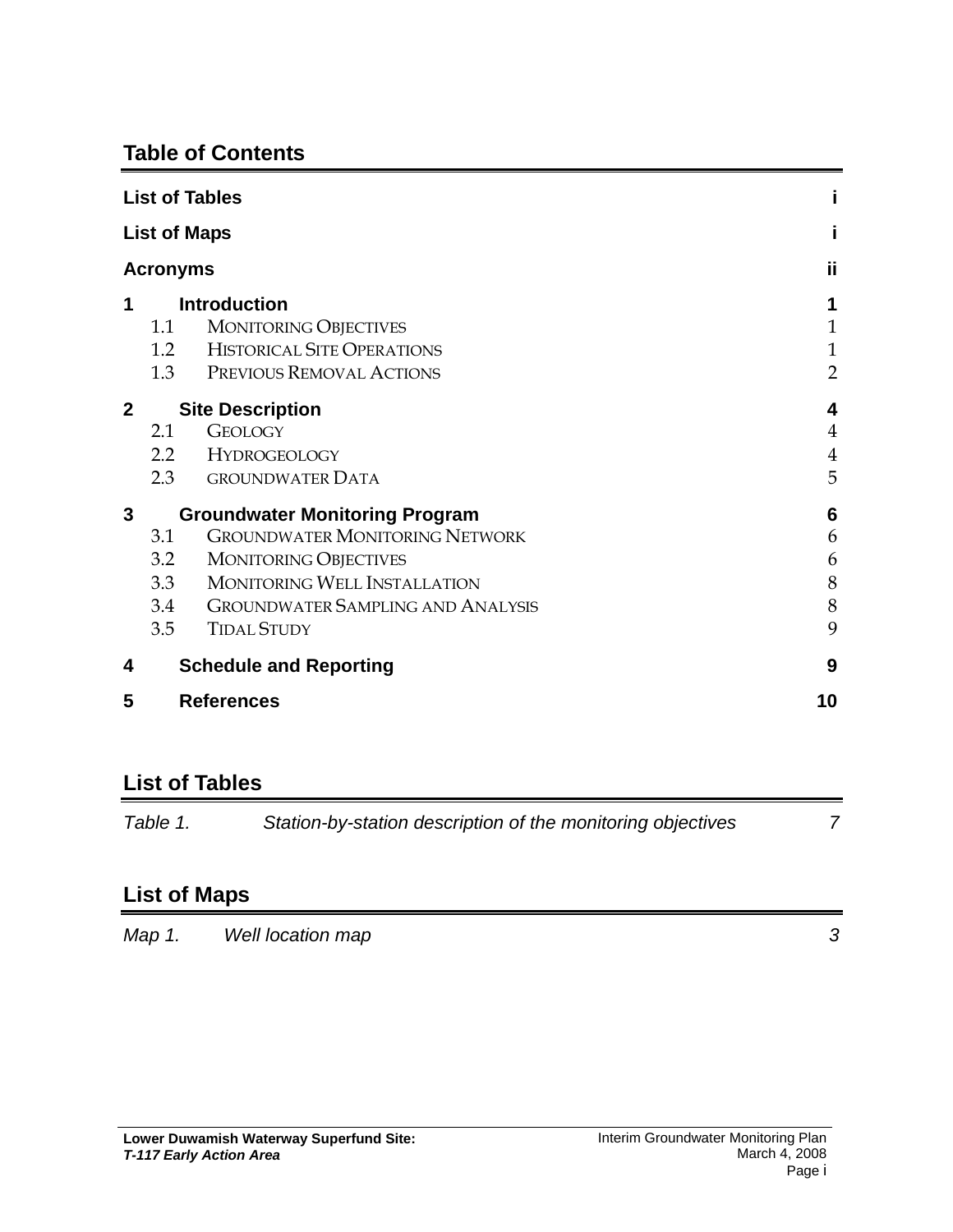# **Acronyms**

| <b>Acronym</b>  | Definition                                                              |  |  |  |
|-----------------|-------------------------------------------------------------------------|--|--|--|
| <b>Adjacent</b> | City-owned adjacent streets in the vicinity of T-117 that are a portion |  |  |  |
| <b>Streets</b>  | of the T-117 EAA                                                        |  |  |  |
| <b>AOC</b>      | Administrative Order on Consent                                         |  |  |  |
| bgs             | below ground surface                                                    |  |  |  |
| <b>City</b>     | City of Seattle                                                         |  |  |  |
| cm/s            | centimeters per second                                                  |  |  |  |
| <b>EAA</b>      | Early Action Area                                                       |  |  |  |
| <b>EPA</b>      | <b>US Environmental Protection Agency</b>                               |  |  |  |
| <b>LDW</b>      | Lower Duwamish Waterway                                                 |  |  |  |
| <b>MLLW</b>     | mean lower low water                                                    |  |  |  |
| <b>NAPL</b>     | non-aqueous phase liquid                                                |  |  |  |
| <b>NTCRA</b>    | non-time-critical removal action                                        |  |  |  |
| <b>PCB</b>      | polychlorinated biphenyl                                                |  |  |  |
| Port            | Port                                                                    |  |  |  |
| <b>PVC</b>      | polyvinyl chloride                                                      |  |  |  |
| QA/QC           | quality assurance/quality control                                       |  |  |  |
| QAPP            | Quality Assurance Project Plan                                          |  |  |  |
| <b>SOW</b>      | <b>Statement of Work</b>                                                |  |  |  |
| <b>SVOC</b>     | semivolatile organic compound                                           |  |  |  |
| $T-117$         | Terminal 117                                                            |  |  |  |
| T-117 Upland    | Port-owned upland T-117 property portion of the T-117 EAA               |  |  |  |
| <b>TCRA</b>     | time-critical removal action                                            |  |  |  |
| <b>TPH</b>      | total petroleum hydrocarbons                                            |  |  |  |
| <b>VOC</b>      | volatile organic compound                                               |  |  |  |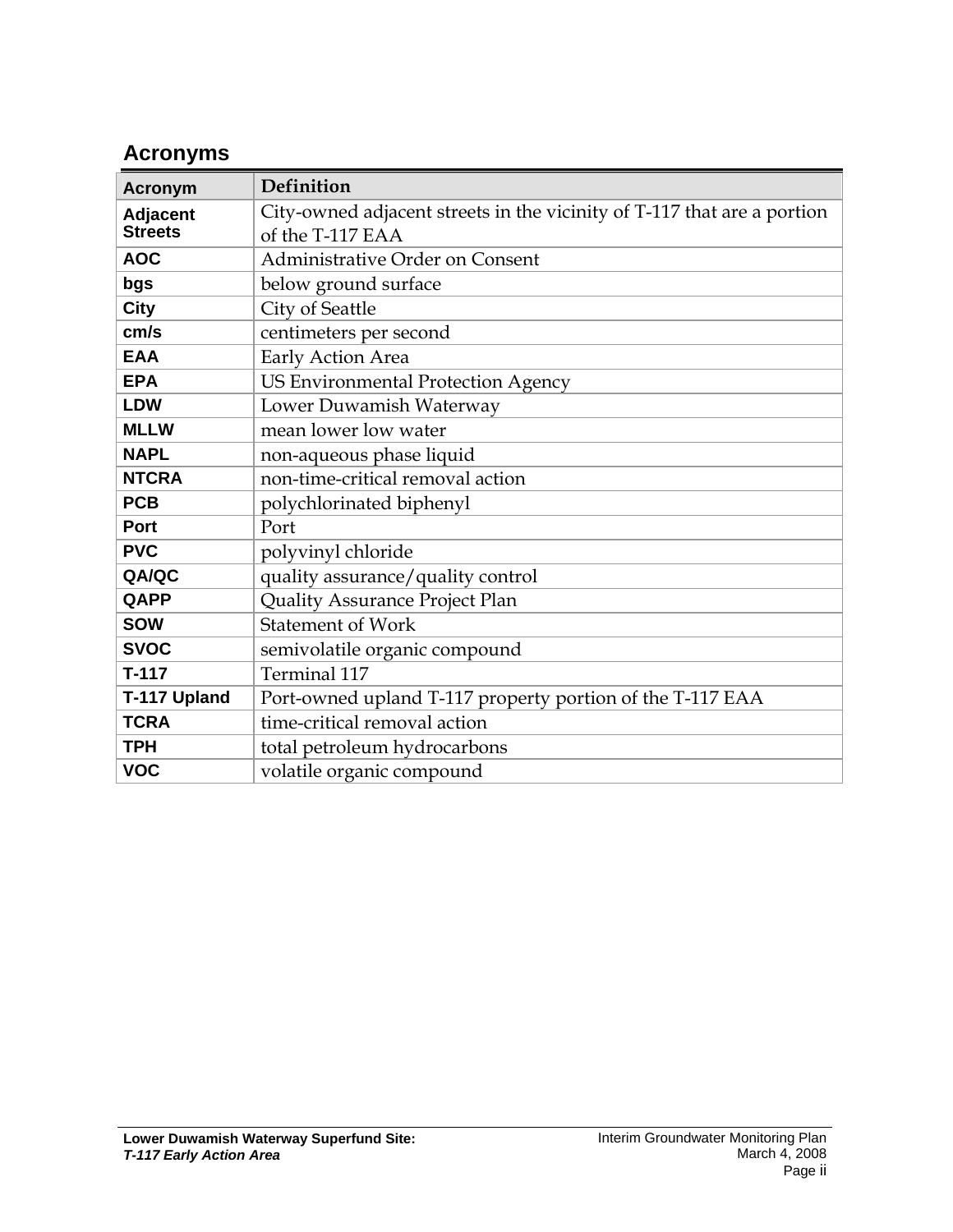# **1 Introduction**

Terminal 117 (T-117) is located at 8700 Dallas Avenue South in Seattle, Washington (Map 1). T-117 Early Action Area (EAA) previously included the bank, mudflat, shoreline and sediments adjacent to T-117 (T-117 Bank and Sediments), and is now expanded to also include the upland of T-117 (T-117 Upland) and nearby street rightof-ways (Adjacent Streets). The most recent Statement of Work (SOW) also expands the scope of the non-time-critical removal action (NTCRA) to include an assessment of the potential for recontamination of the T-117 EAA from the adjoining Basin Oil and South Park Marina properties. The T-117 EAA and potential recontamination properties are shown on Map 1.

This document describes the interim groundwater monitoring plan for T-117 in preparation for the NTCRA at the site. This plan is written to meet the groundwater monitoring requirements specified in the SOW. A Quality Assurance Project Plan (QAPP) has also been prepared in accordance with the SOW and discusses in detail the methodology of the tasks described in this plan.

## **1.1 MONITORING OBJECTIVES**

The objectives of the groundwater monitoring are to:

- Determine if groundwater migrating onto the T-117 Upland contains contaminants at levels that have the potential to recontaminate the T-117 Upland.
- Determine if groundwater at the T-117 Upland contains contaminants at levels that have the potential to cause unacceptable human exposures or cause contaminants to migrate into Lower Duwamish Waterway (LDW) sediments (including any bank or sediment areas created as part of the NTCRA) at levels exceeding the Washington State Sediment Management Standards or Washington State Water Quality Standards.

# **1.2 HISTORICAL SITE OPERATIONS**

The Duwamish Manufacturing Company reportedly began asphalt manufacturing operations at T-117 around 1937 and continued until 1978 (URS, 1994) at the general location corresponding with the present-day west half of T-117. In 1978, the business was sold and came to be known as the Malarkey Asphalt Company and continued roofing asphalt manufacturing operations at T-117 until 1993. A mixture of oils was used in the roofing asphalt manufacturing process. These oils included waste mineral oils to fuel boilers and heaters that are presumed to be the source of polychlorinated biphenyls (PCBs).

From 1989 to as late as 1995, Basin Oil leased a 10,000-gal. horizontal tank from the Malarkey Asphalt Company for storing and processing used oil (EPA 1995). After the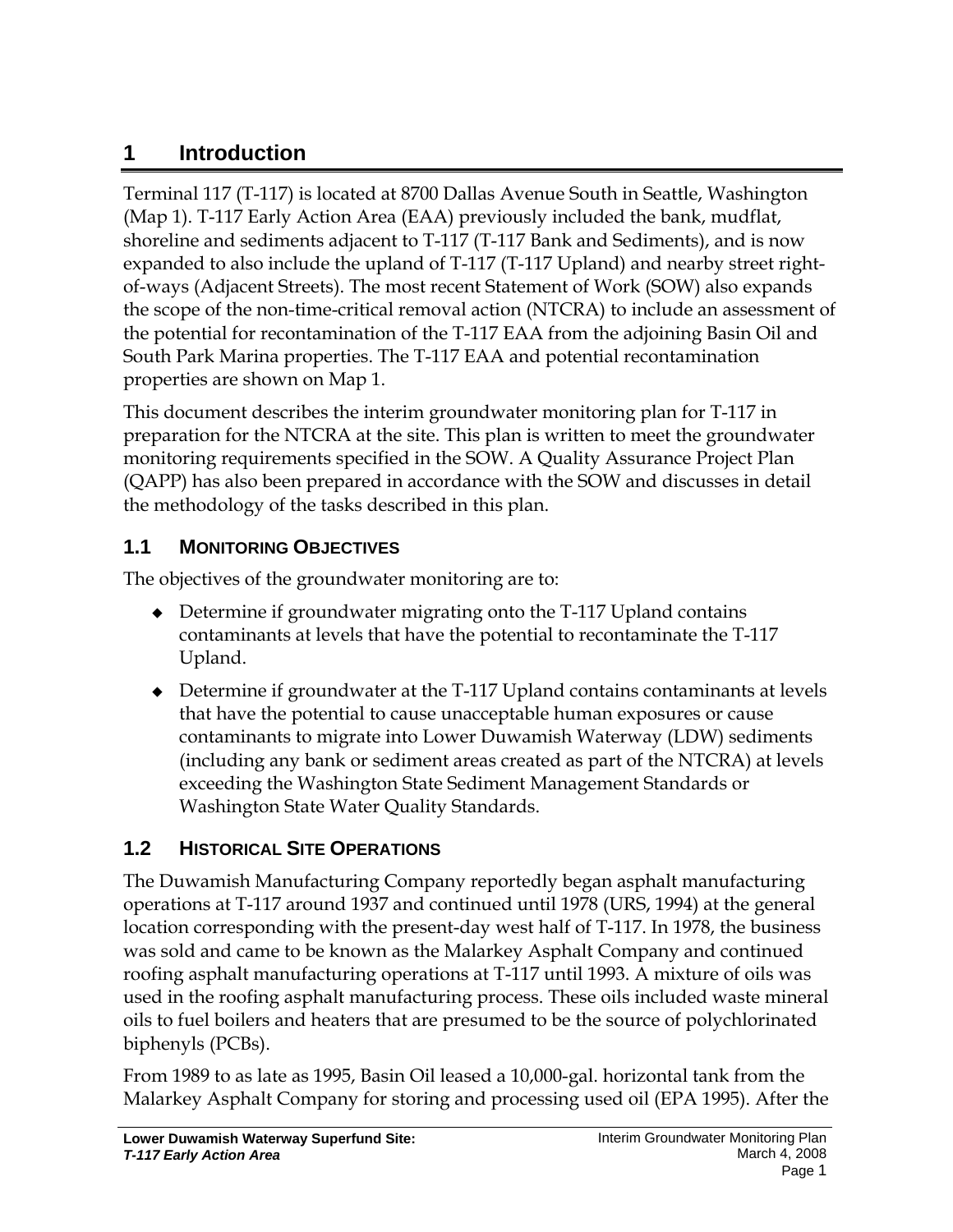asphalt plant closed in the late 1990s, portions of the property were occupied by Evergreen West Wholesale (a lumber wholesaler) for untreated lumber storage and loading (Windward et al. 2003). For a brief period of time, Basin Oil also used a portion of the interior of the south building on the T-117 property for storage and oil filter processing (Windward et al. 2003). Basin Oil occupied the south building from approximately 2003 until late 2004 through a lease with the Port.

In 1999, the Port acquired the asphalt plant parcels and related buildings located between the shoreline parcel (already owned by the Port as successor in interest to KCCWD1) and Dallas Avenue S. The port consolidated these parcels to form the present-day T-117. During the Port's ownership of the property, Port Construction Services used the outdoor area near the small office/carport for the storage of miscellaneous materials. International Inspection, a provider of non-destructive testing services, formerly leased the north building and the small office/carport. Second Use Building Materials, Inc., a recycling business that obtains reusable building materials from demolition projects for resale to the public, leased the south building for inventory storage. The site has been vacant since February 2007. No additional tenants are currently planned for the property.

## **1.3 PREVIOUS REMOVAL ACTIONS**

Two time-critical removal actions (TCRAs) have been conducted at the T-117 Upland. A removal of upland soils was conducted by the Port of Seattle (Port) in 1999 pursuant to an Administrative Order on Consent (AOC). In 2006, following the discovery of additional soil contamination, and under the terms of a separate Settlement Agreement, the Port carried out an additional TCRA for the removal of T-117 upland soils with the most exposed or highest concentrations of PCBs.

The City of Seattle (City) completed a series of independent interim remedial actions between December 2004 and October 2005 to reduce the potential human health exposure associated with the PCB-impacted soil in the streets, ROWs, and yards in the vicinity of T-117. The interim actions included removal of PCB-impacted soil from residential properties and adjacent unpaved road edges, temporary paving of PCBimpacted soil within portions of the City Streets, and collection and treatment of stormwater runoff from the impacted area. The interim actions performed by City are described in detail in the South Park soil remediation project site characterization data report (Integral 2006).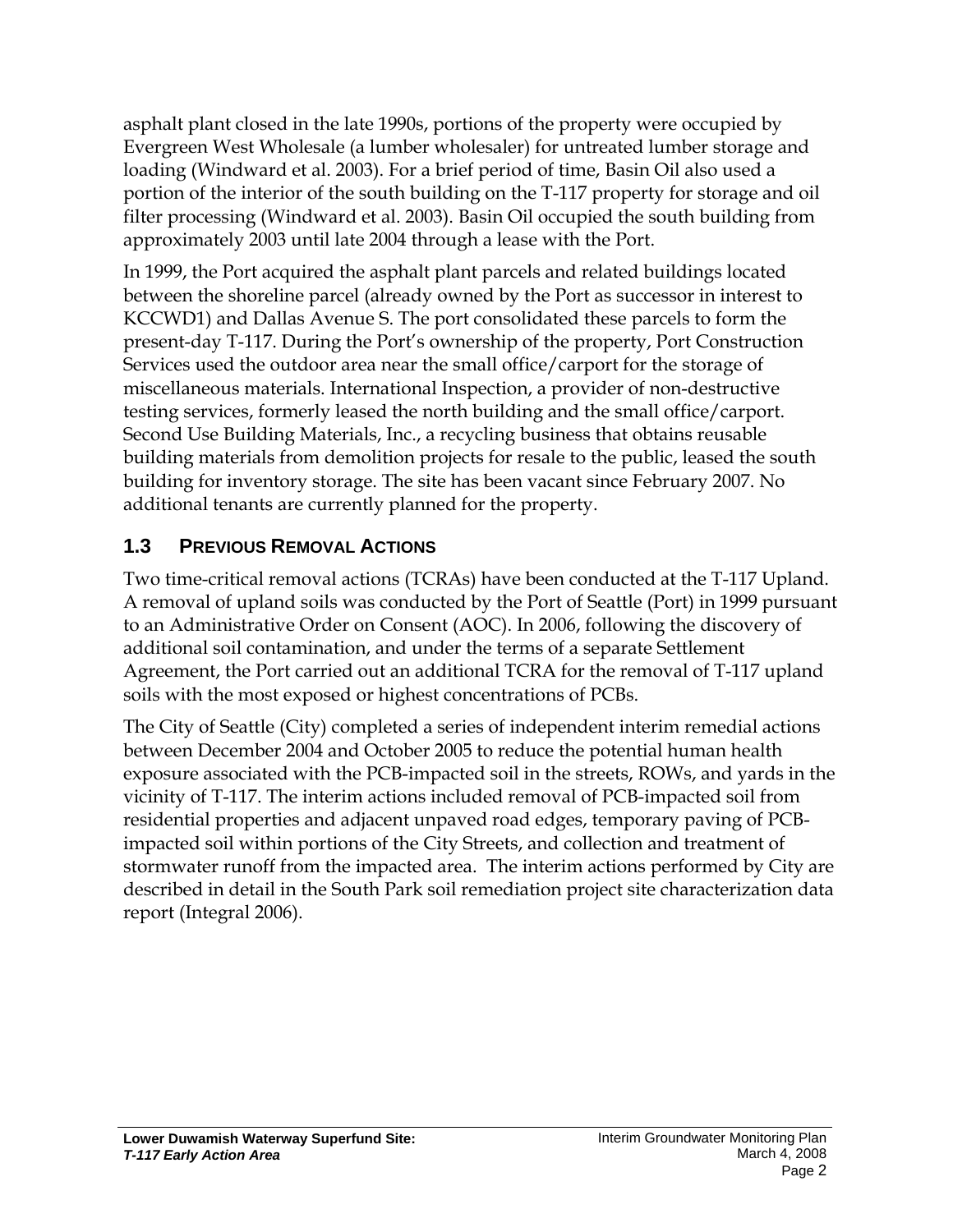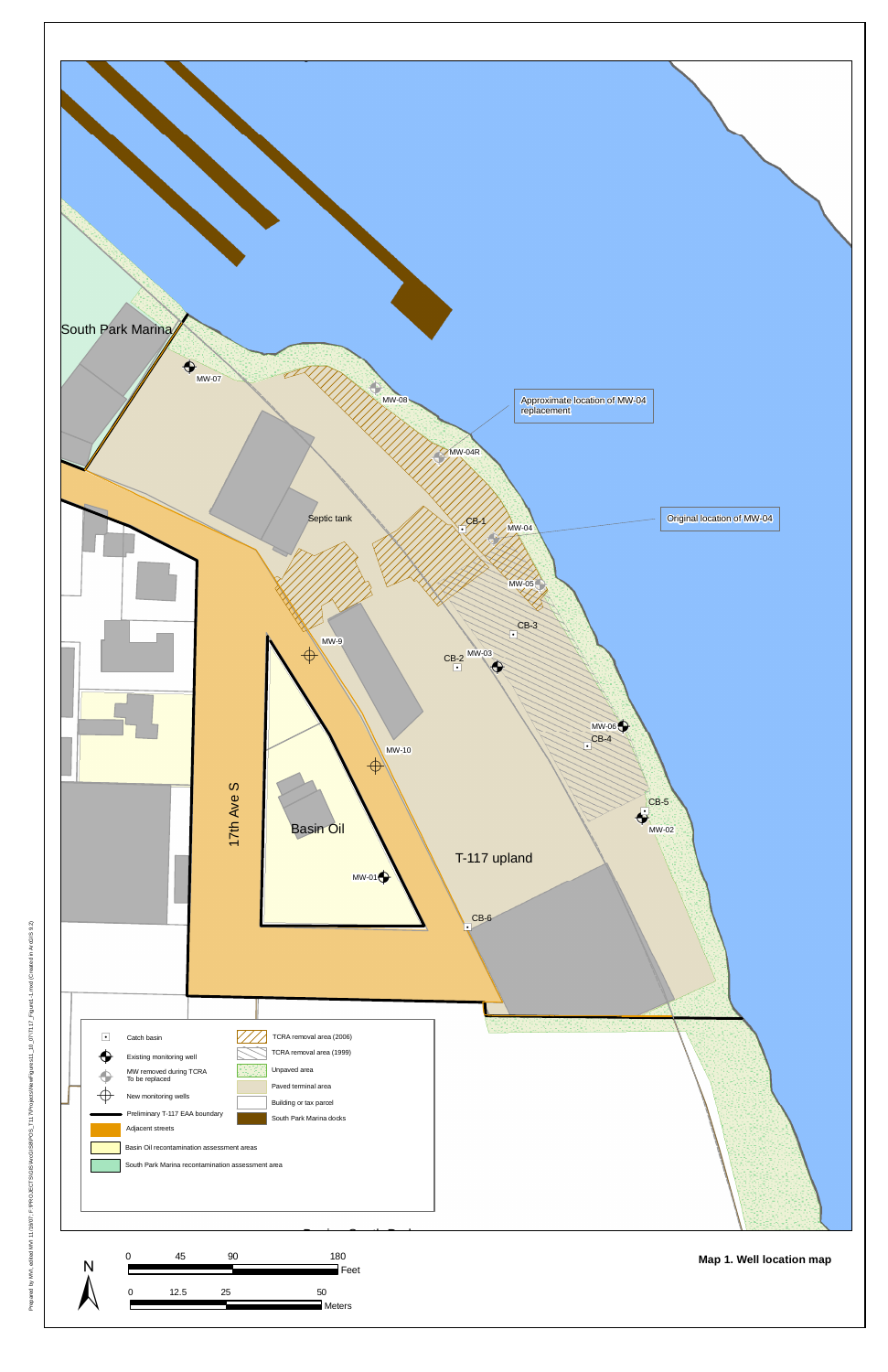# **2 Site Description**

#### **2.1 GEOLOGY**

The shallow soil at T-117 and the adjacent streets consists of fill material ranging from 2 to 8 ft in thickness. This fill generally consists of sand with varying amounts of silt mixed with anthropogenic materials (e.g. bricks, rubble, and wood). The native alluvium underlying the fill extends to a depth of 95 ft below ground surface (bgs) (Wilbur, 2002) and consists of discontinuous silt units with interbedded sands, silty sands, and some gravel. Thin peat deposits have also been encountered.

The 1999 TCRA removal area was backfilled to depths ranging from approximately 2 to 6 ft with quarry spalls, consisting of large angular rocks. This backfill was overlain with an asphalt pavement system (gravel sub-grade and bituminous pavement) approximately 1 foot thick (Onsite, 2000). The 2006 TCRA excavation was backfilled with clean granular fill from approximately two to seven ft and paved with Class B asphalt.

#### **2.2 HYDROGEOLOGY**

Hydrogeology at T-117 consists of an unconfined aquifer that is generally located within the native alluvium unit, though shallow groundwater extends upward into the overlying silty sand fill soil. Groundwater level data collected during previous investigations (SECOR, 1997; Hart Crowser, 1992) indicate that groundwater near T-117 occurs between about 5 and 12 ft bgs. The groundwater beneath T-117 is hydraulically connected to the LDW and is tidally influenced. Groundwater is recharged from surrounding land areas to the west of T-117 (Wilbur, 2002). Groundwater recharge due to stormwater falling upon the T-117 Upland Area is limited by existing paving and stormwater drainage structures that route stormwater to catch basins and ultimately the LDW.

Tidal influence has been observed in all monitoring wells located in the upland T-117 area and were documented by piezometric measurements conducted in 1998 (SECOR, 1998a and b), 2003 (Windward et al., 2005a), 2004 (Windward et al., 2005a), and 2005 (Windward et al., 2005c). During the 2003 tidal study, the water levels in the LDW varied by approximately 12.8 ft and water levels in the T-117 wells varied by 5.1 ft (MW-3) to 7.8 ft (MW-6). The magnitude of the water level variation decreased inland. MW-6 had a significantly greater response than the other shoreline wells that varied by between 6 and 6.3 ft. Groundwater elevations varied between 3.5 and 12.6 ft mean lower low water (MLLW). Net groundwater flow is toward the LDW. Groundwater flow may be altered locally in the vicinity of the septic drain field located near the southeast side of the North Building.

Monitoring well MW-01 on Basin Oil and three recently installed monitoring wells along the shoreline at SPM are the only other monitoring wells in the vicinity of the T-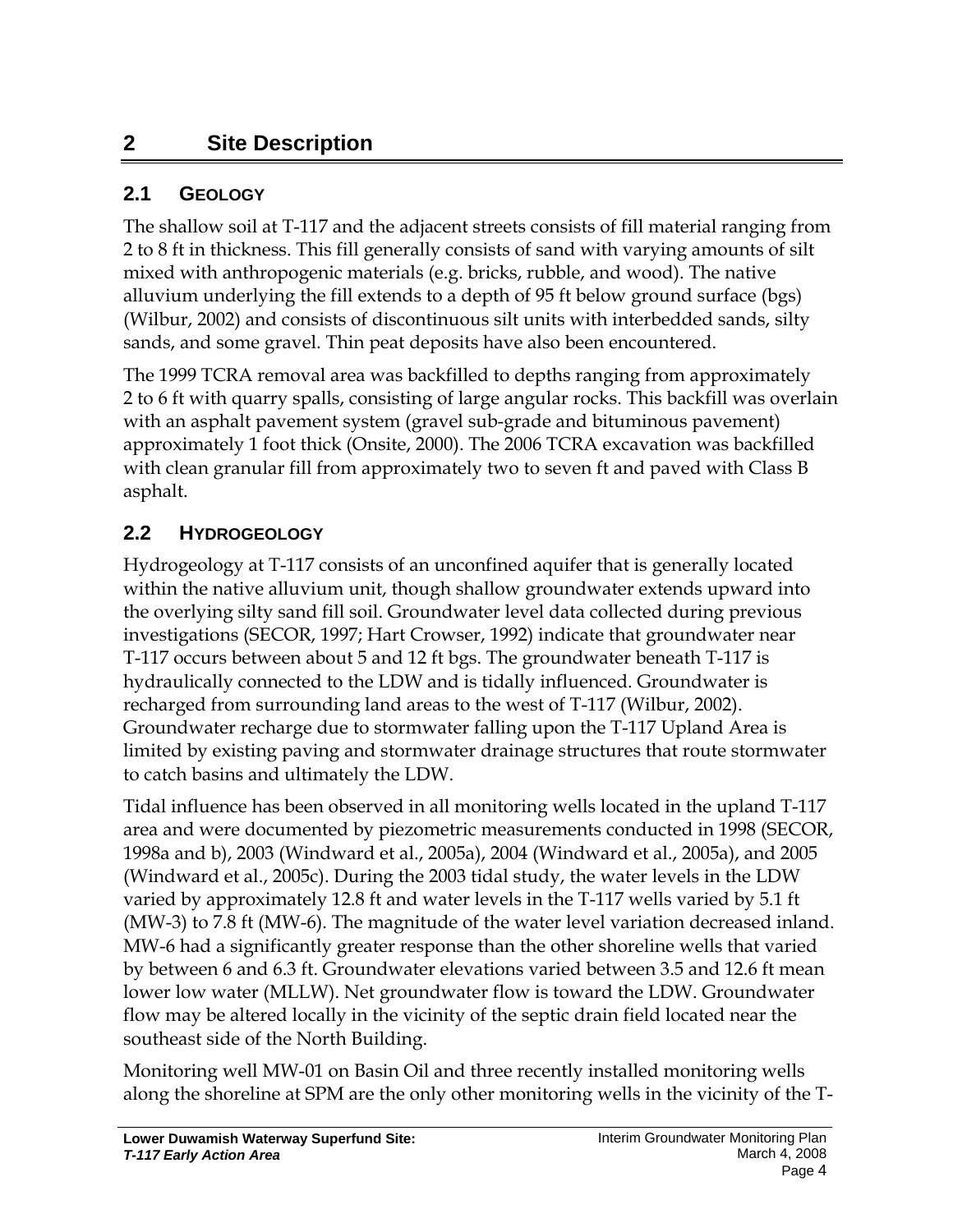117. Groundwater level information from these wells, along with the two new proposed monitoring wells discussed in this document, will help define the gradient at and immediately adjacent to T117.

Hydraulic conductivities for typical silty sand units such as the fill soil range from  $10^{-1}$ to 10<sup>-5</sup> centimeters per second (cm/s). Silt units, such as the upper portion of the native alluvium that is immediately below the fill unit, typically have hydraulic conductivities ranging from  $10^{-3}$  to  $10^{-7}$  cm/s (Freeze and Cherry, 1979).

## **2.3 GROUNDWATER DATA**

Historical groundwater conditions are detailed in the Data Gaps Report (Windward et al., 2003). Groundwater quality data from 2003 to 2006 sampling events are presented in Appendix A. Locations of groundwater monitoring wells are shown in Map 1.

Mineral oil has a very low solubility, even compared to other hydrocarbons from the same carbon range. As a result, mineral oil and associated PCBs would typically be found adsorbed to soil particles or as a free-phase, non-aqueous phase liquid (NAPL).

In 2003, monitoring wells MW-1, MW-2, MW-3 and MW-4 were sampled for PCBs, PAH, TPH and BTEX. No analytes were detected in monitoring wells MW-1, MW-2 and MW-4. In monitoring well MW-3, PAHs, diesel range hydrocarbons, lube oil range hydrocarbons and xylenes were detected.

No analytes were detected during the 2004 sampling event which analyzed groundwater for PCBs, semivolatile organic compounds (SVOCs), and volatile organic compounds (VOCs). The 2005 samples were analyzed for PCBs and total petroleum hydrocarbons (TPH) only. The only analytes detected during the 2005 sampling event were Aroclor<sup>®</sup> 1260 in MW-5 (an estimated concentration of 0.04  $\mu$ g/L) and diesel range hydrocarbons in MW-2 (0.5 mg/L). In 2006, only one well, MW-5, was sampled to confirm the 2005 result. Aroclor® 1260 was detected again in 2006 in MW-5 at a concentration of  $0.30 \mu g/L$ .

During the most recent sampling event in August 2006, monitoring wells MW-4, MW-5, MW-6, MW-7 and MW-8 were sampled and analyzed for PCBs, TPH, metals and SVOCs. PCBs were detected in monitoring wells MW-5 (estimated 0.029 mg/L), MW6 (estimated 0.020 mg/L), and MW-8 (estimated 0.021 mg/L). No TPH or any SVOCs were detected. Arsenic, cadmium, chromium, lead and mercury were detected in several wells.

During the 2004 and 2005 tidal studies, an oil water interface probe was used to determine the presence or absence of NAPL in the groundwater monitoring wells. In 2004, no NAPL was detected in any of the wells. During the 2005 study trace amounts of NAPL, essentially a sheen (<0.01 ft thick), were detected in MW-2 and MW-7 (Windward et al., 2005b). This sheen was only noted during the portion of the tidal cycle when the water level in the well was high. The highest TPH concentrations at T-117 are noted in the vicinity of MW-2. The temporal occurrence of the sheen during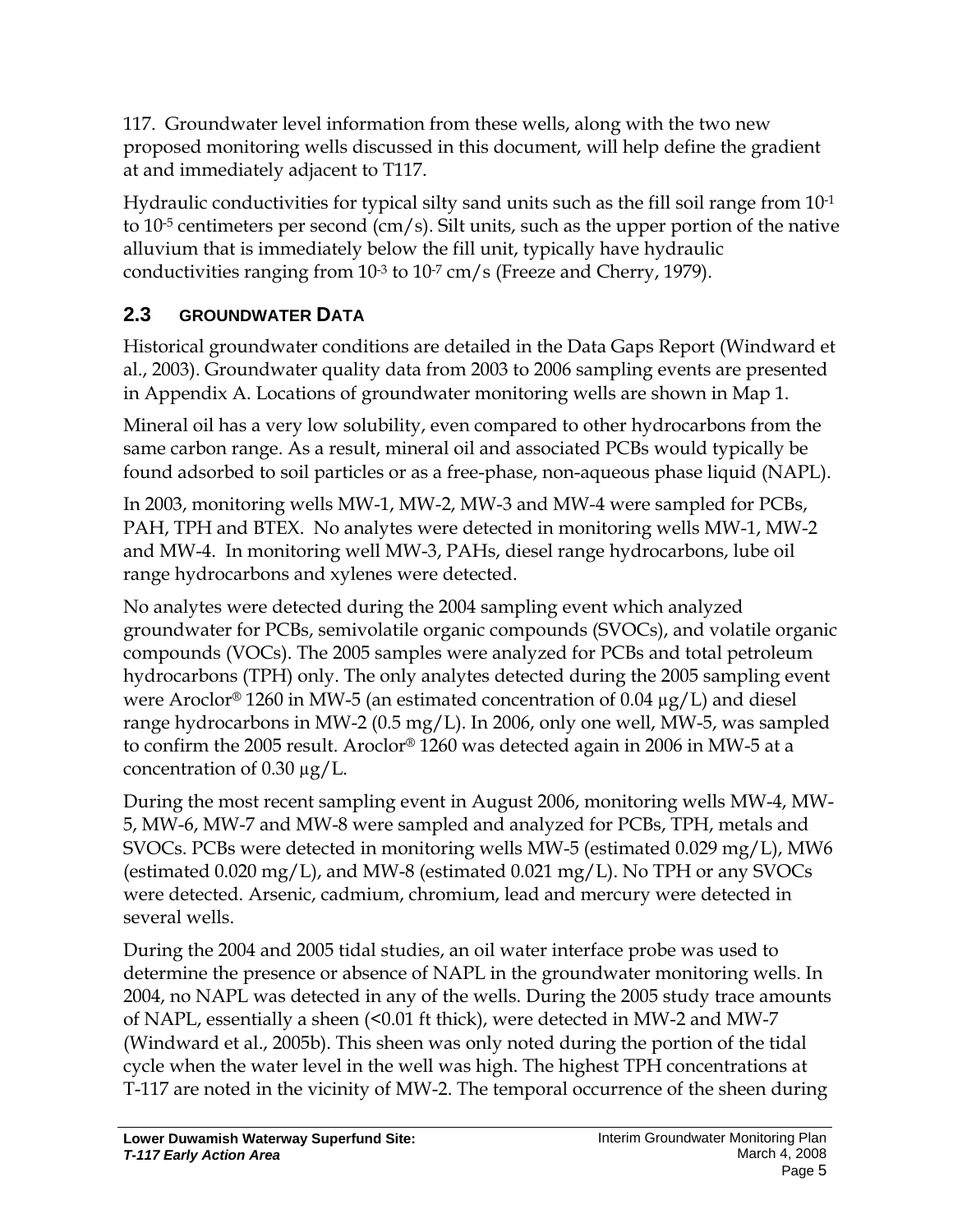only high water levels suggests that the hydrocarbons generating the sheen are held in the soil matrix during low water levels and accumulate in the well during high water levels. Only one measurement during the tidal study indicated a trace NAPL or sheen (<0.01 ft thick) in MW-7. This measurement has not been confirmed by additional sampling.

# **3 Groundwater Monitoring Program**

The groundwater monitoring program will consist of a minimum of one year of quarterly monitoring. Sample will be collected from 10 monitoring wells and analyzed for a wide range of chemicals. In addition, a 24-hour tidal study will be conducted. Information on these tasks is discussed below.

# **3.1 GROUNDWATER MONITORING NETWORK**

The groundwater monitoring network will consist of 10 monitoring wells (Map 1). Three shoreline wells are currently located on-site (MW-2, MW-6 and MW-7). Shoreline monitoring wells MW-4, MW-5, and MW-8 were abandoned during the 2006 TCRA; these wells will be replaced. Per EPA's request, monitoring well MW-4 will be installed approximately 60 feet to the northeast of the original location to better monitor the area downgradient of the 2006 TCRA. The existing upland monitoring wells, MW-1 and MW-3 will be supplemented by two additional new groundwater monitoring wells (MW-9 and MW-10) installed along the Dallas Avenue street rightof-way. Monitoring wells MW-1 and MW-3 have not been sampled in recent years but are assumed to be in good condition .The new wells MW-9 and MW-10 will be sited down-gradient from potential offsite contamination sources from the neighboring Basin Oil property.

# **3.2 MONITORING OBJECTIVES**

The monitoring wells are located to provide specific information on the T-117 Upland groundwater (Table 1). Monitoring wells (MW-2 through MW-8) are located along the shoreline to assess the groundwater entering the LDW. Additionally, MW-2 and MW-6 are located downgradient of the highest PCB concentrations in contact with groundwater. The shoreline wells are spread out along the entire T-117 Upland shoreline border. Monitoring well MW-3 is located in the center of T-117 Upland near an historical industrial well. New monitoring wells MW-9 and MW-10 will assess the groundwater quality entering the site from Basin Oil.

The net groundwater flow is towards the LDW. The groundwater flow path is expected to be generally perpendicular to the shoreline at all well locations. The screened interval in the newly installed wells will be placed to intercept the top of the water table during all seasons.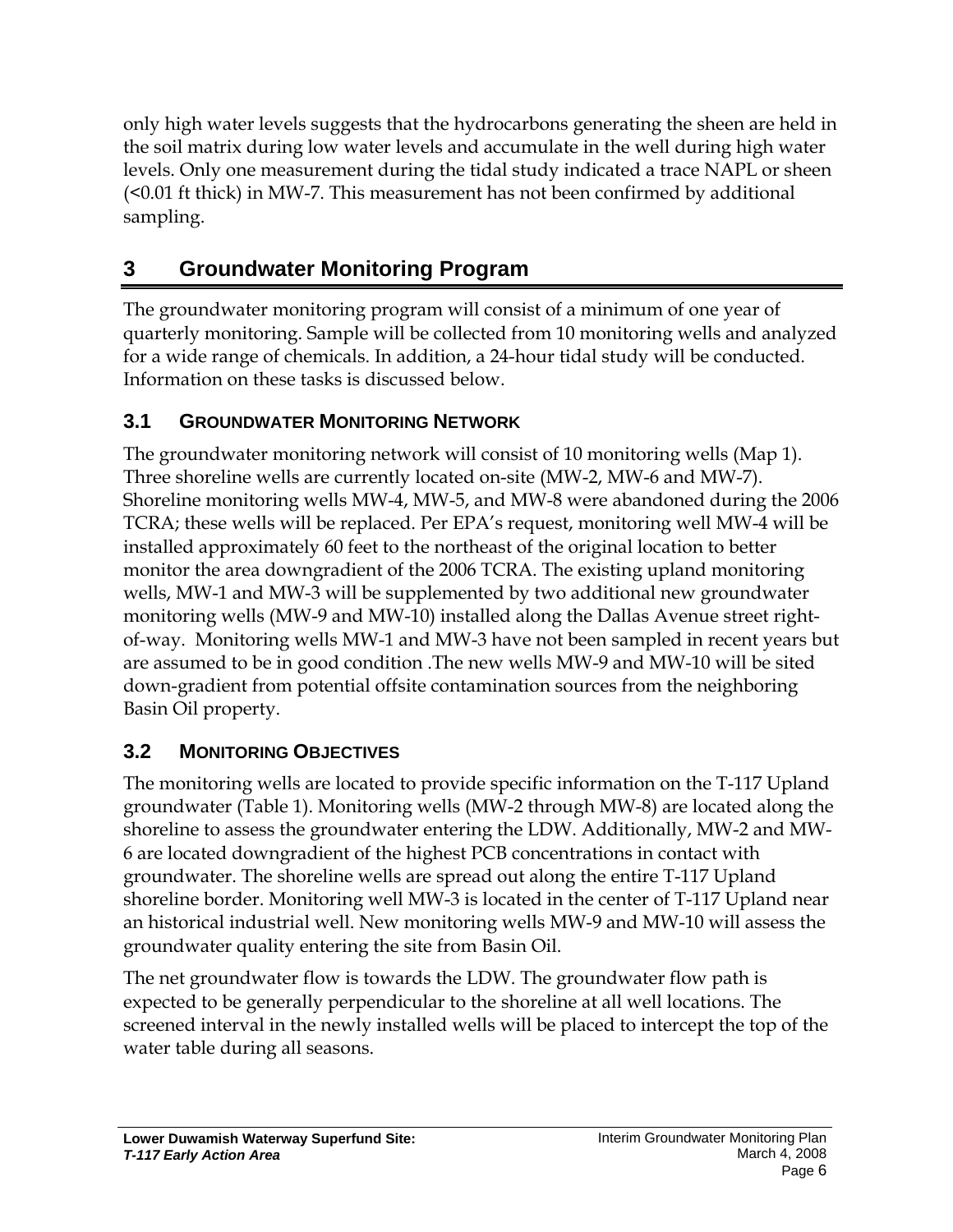| <b>STATION</b><br><b>NUMBER</b>                                                                                                                                         | <b>PURPOSE</b>                                                                                                                                                                                      | <b>EXPECTED</b><br><b>GROUNDWATER</b><br><b>FLOW PATH</b> | <b>SCREEN</b><br><b>INTERVAL</b><br>(ft bgs) | <b>BOREHOLE</b><br><b>SAMPLES TO BE</b><br><b>COLLECTED AND</b><br><b>ANALYZED</b>                                       |
|-------------------------------------------------------------------------------------------------------------------------------------------------------------------------|-----------------------------------------------------------------------------------------------------------------------------------------------------------------------------------------------------|-----------------------------------------------------------|----------------------------------------------|--------------------------------------------------------------------------------------------------------------------------|
| $MW-1$                                                                                                                                                                  | Located in low spot on Basin Oil property to determine<br>recontamination potential to the T-117 Upland                                                                                             | Towards the<br><b>LDW</b>                                 | $5 - 15$                                     | None.<br>Existing well <sup>a</sup>                                                                                      |
| $MW-2$                                                                                                                                                                  | Well located immediately downgradient of the highest<br>PCB concentrations in contact with water to determine<br>recontamination potential to the LDW sediments                                     | Towards the<br>LDW                                        | $4 - 14$                                     | None.<br>Existing well <sup>a</sup>                                                                                      |
| $MW-3$                                                                                                                                                                  | Downgradient of central Upland area of site, Adjacent<br>Streets and Basin Oil. Upgradient of LDW shoreline<br>between MW-5 and MW-6 to determine<br>recontamination potential to the LDW sediments | Towards the<br>LDW                                        | $1.5 - 11.5$                                 | None.<br>Existing well <sup>a</sup>                                                                                      |
| $MW-4$<br>(replacement<br>but moved<br>approximately<br>60 feet to the<br>northwest)                                                                                    | Downgradient of high PCB concentrations and TCRA<br>removal area to determine recontamination potential to<br>the LDW sediments                                                                     | Towards the<br>LDW                                        | $4 - 14$                                     | $0.5 - 2$ ft bgs<br>$2.5 - 4$ ft bgs<br>$5 - 6.5$ ft bgs<br>$7.5 - 9$ ft bgs<br>$10 - 11.5$ ft bgs<br>$12.5 - 14$ ft bgs |
| $MW-5$<br>(replacement)                                                                                                                                                 | Downgradient of high PCB concentrations to<br>determine recontamination potential to the LDW<br>sediments                                                                                           | Towards the<br>LDW                                        | $5 - 15$                                     | $0.5 - 2$ ft bgs<br>$2.5 - 4$ ft bgs<br>$5 - 6.5$ ft bgs<br>$7.5 - 9$ ft bgs<br>$10 - 11.5$ ft bgs<br>$12.5 - 14$ ft bgs |
| $MW-6$                                                                                                                                                                  | Well located immediately downgradient of the highest<br>PCB concentrations in contact with water to determine<br>recontamination potential to the LDW sediments                                     | Towards the<br>LDW                                        | $5 - 15$                                     | None.<br>Existing well <sup>a</sup>                                                                                      |
| $MW-7$                                                                                                                                                                  | Downgradient of the Northeast edge of the site, near<br>border with South Park Marina to determine<br>recontamination potential to the LDW sediments                                                | Towards the<br><b>LDW</b>                                 | $10 - 20$                                    | None.<br>Existing well <sup>a</sup>                                                                                      |
| $MW-8$<br>(replacement)                                                                                                                                                 | Downgradient of the northern section of the site to<br>determine recontamination potential to the LDW<br>sediments                                                                                  | Towards the<br>LDW                                        | $9 - 19$                                     | $0.5 - 2$ ft bgs<br>$2.5 - 4$ ft bgs<br>$5 - 6.5$ ft bgs<br>$7.5 - 9$ ft bgs<br>$10 - 11.5$ ft bgs<br>$12.5 - 14$ ft bgs |
| New well<br>(MW-9)                                                                                                                                                      | Upgradient of T117 Upland (Also downgradient from<br>potential Basin Oil impacts) to determine<br>recontamination potential to the T-117 Upland                                                     | Towards the<br>LDW                                        | $5 - 15$                                     | $0.5 - 2$ ft bgs<br>$2.5 - 4$ ft bgs<br>$5 - 6.5$ ft bgs<br>$7.5 - 9$ ft bgs<br>$10 - 11.5$ ft bgs<br>$12.5 - 14$ ft bgs |
| Upgradient of T117 Upland. (Also downgradient from<br>New well<br>potential Basin Oil impacts) to determine<br>(MW-10)<br>recontamination potential to the T-117 Upland |                                                                                                                                                                                                     | Towards the<br><b>LDW</b>                                 | $5 - 15$                                     | $0.5 - 2$ ft bgs<br>$2.5 - 4$ ft bgs<br>$5 - 6.5$ ft bgs<br>$7.5 - 9$ ft bgs<br>$10 - 11.5$ ft bgs<br>$12.5 - 14$ ft bgs |

#### **Table 1. Station-by-station description of the monitoring objectives**

a Soil samples were already collected and analyzed from these locations the during the installation of these wells prior to this groundwater water monitoring program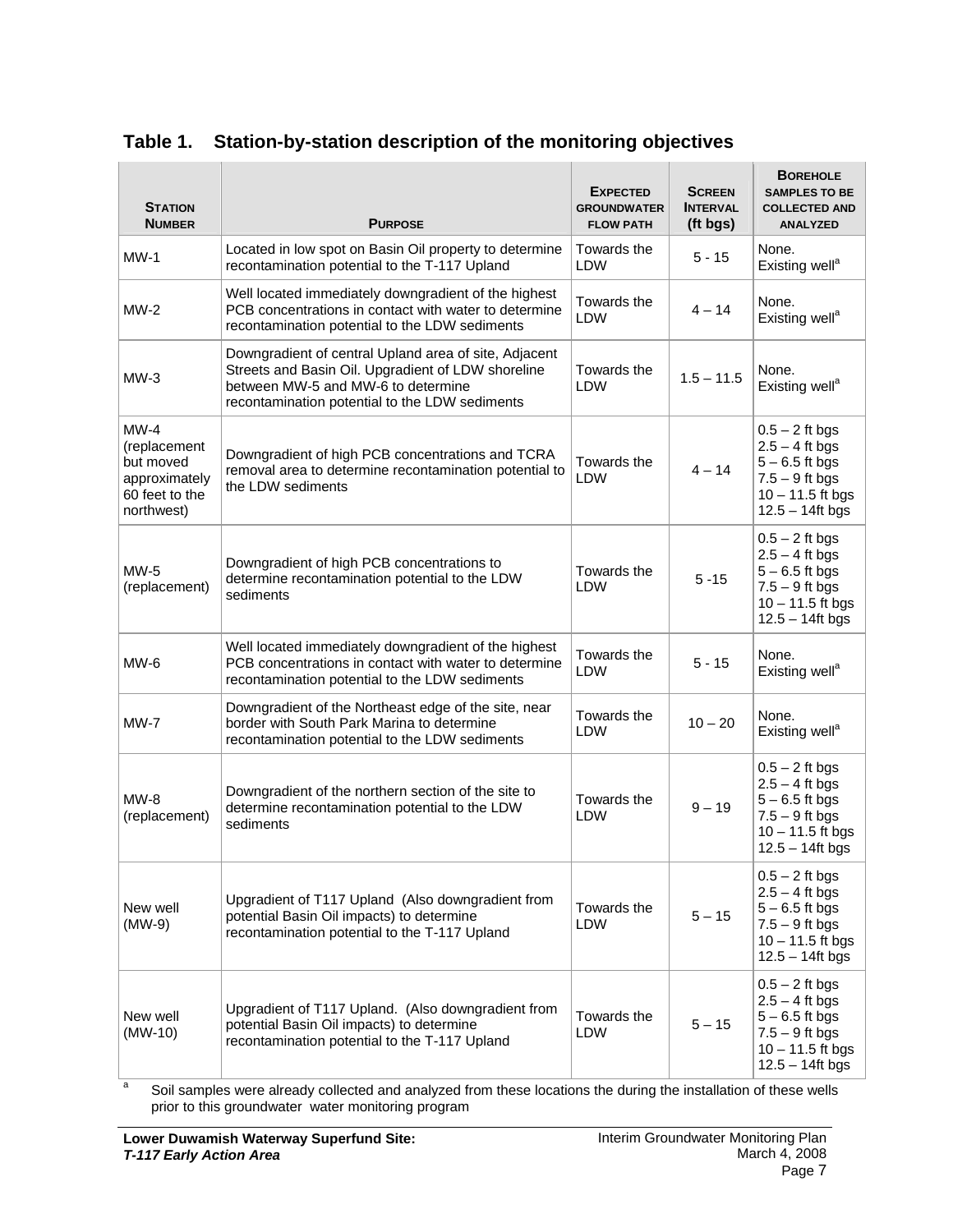## **3.3 MONITORING WELL INSTALLATION**

All monitoring wells will be drilled using a hollow-stem auger drill rig or sonic drilling. The new and replacement monitoring wells will be constructed so that the screened interval intercepts the top of groundwater table. The monitoring wells will be constructed of Schedule 40 polyvinyl chloride (PVC) pipe with 10 ft of 10-slot screen. Additional well construction details are provided in the QAPP.

As discussed in the QAPP, soil samples collected will be classified and described using the Unified Soil Classification System and standard geological terminology. Soil samples will be submitted for PCB analysis by Method 8082 and TPH by NWTPH-Dx. Based on previous investigations, a sufficient volume of soil for sampling will be obtained from each boring at each depth.

- $\bullet$  0.5 to 2 ft bgs
- $\bullet$  2.5 to 4 ft bgs
- $\bullet$  5 to 6.5 ft bgs
- $\bullet$  7.5 to 9 ft bgs
- $\bullet$  10 to 11.5 ft bgs
- $\bullet$  12.5 to 14 ft bgs.

Soil samples will be submitted for PCB analysis by Method 8082 and TPH by NWTPH-Dx. Based on previous investigations, a sufficient volume of soil for sampling will be obtained from each boring at each depth.

#### **3.4 GROUNDWATER SAMPLING AND ANALYSIS**

Groundwater samples will be collected using low-flow sampling techniques as detailed in the QAPP. One groundwater sample will be collected from each monitoring well on a quarterly basis. Groundwater samples will be submitted for the following analysis:

- PCBs by Method 8082
- TPH (gasoline and oil) by NWTPH-Dx and NWTPH-Gx
- ◆ TSS by Method 160.2
- SVOCs including PAHs by 8270D SIM
- ◆ BTEX by NWTPH-Gx/EPA 8021
- $\blacklozenge$  VOC by 8260
- Total and dissolved priority pollutant metals by 6010 and 7470.

Per the SOW, the Port and City may request that EPA approve a reduction in the analyte list upon demonstration that certain analytes are not of concern at specific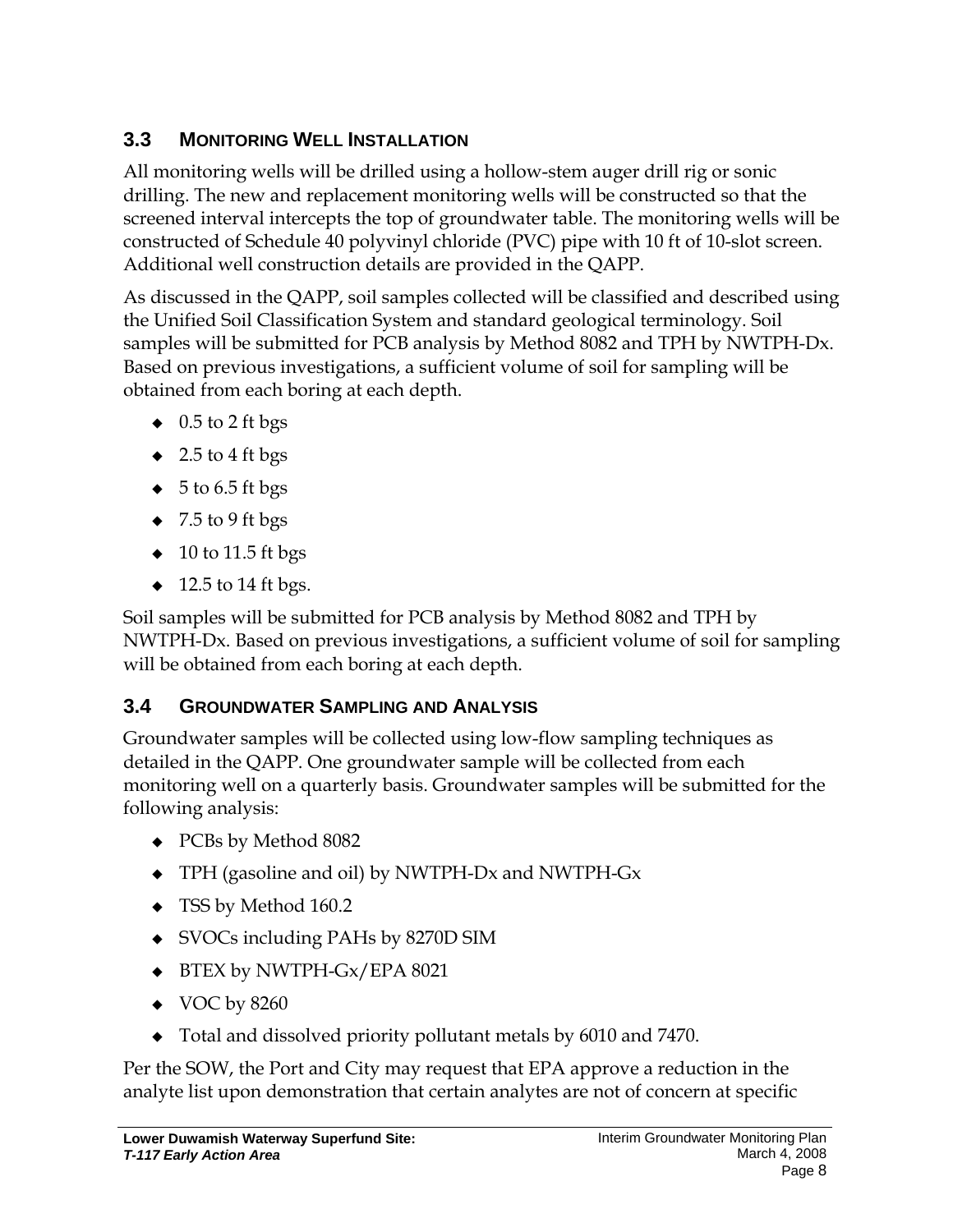monitoring locations or throughout the T-117 EAA. The Port and City may also request that EPA approve a reduction in monitoring frequency after completion of one (1) year of groundwater monitoring.

# **3.5 TIDAL STUDY**

A 24-hour tidal study will be performed at all the monitoring wells in the monitoring network. The 24-hour tidal study will be conducted in accordance with the QAPP. Pressure transducers will be installed in the monitoring wells and programmed to take and record readings every 10 minutes for 24 hours. An additional sensor will be installed in a stilling well located at the south end of the South Park Marina dock adjacent to the boathouse to measure the LDW tidal variation.

The results of the tidal study will be used to verify the appropriate sample time for groundwater wells, as well as a description for how that determination was made. Groundwater samples will be taken during the lowering tide to collect water that is representative of the site.

# **4 Schedule and Reporting**

Monitoring well installation will occur within 30 days of EPA's approval of this plan Groundwater sampling will occur quarterly for a minimum of one year prior to performance of the removal action.

The quarterly monitoring results will be submitted to the EPA in the Quarterly Data reports within one month of receiving the validated results. The Quarterly Data reports will provide a description of sampling activities, analytical data, field measurements of groundwater quality parameters and groundwater levels and a data validation report. In addition, the groundwater concentrations shall be compared against State Water Quality Standards.

The data validation report will provide a review of all raw data to verify that the laboratory has supplied the required quality assurance/quality control (QA/QC) deliverables. The data will be validated in accordance with the QAPP. Qualified data will be flagged in project data tables.

Draft Quarterly Data Reports shall be submitted to EPA for review and comment. EPA will review the draft reports. EPA comments will then be incorporated into the final reports. The final submission will include a CD of all the analytical data.

The first Quarterly Data Report will also provide information on the tidal study performance and results. The report will detail the appropriate times for groundwater sampling at each well and discuss the rationale for this timing.

At the completion of one year of groundwater sampling, the data will be examined for any variations or trends by graphing and curve fitting. A true mean concentration for each well and chemical shall also be calculated and compared to the State Water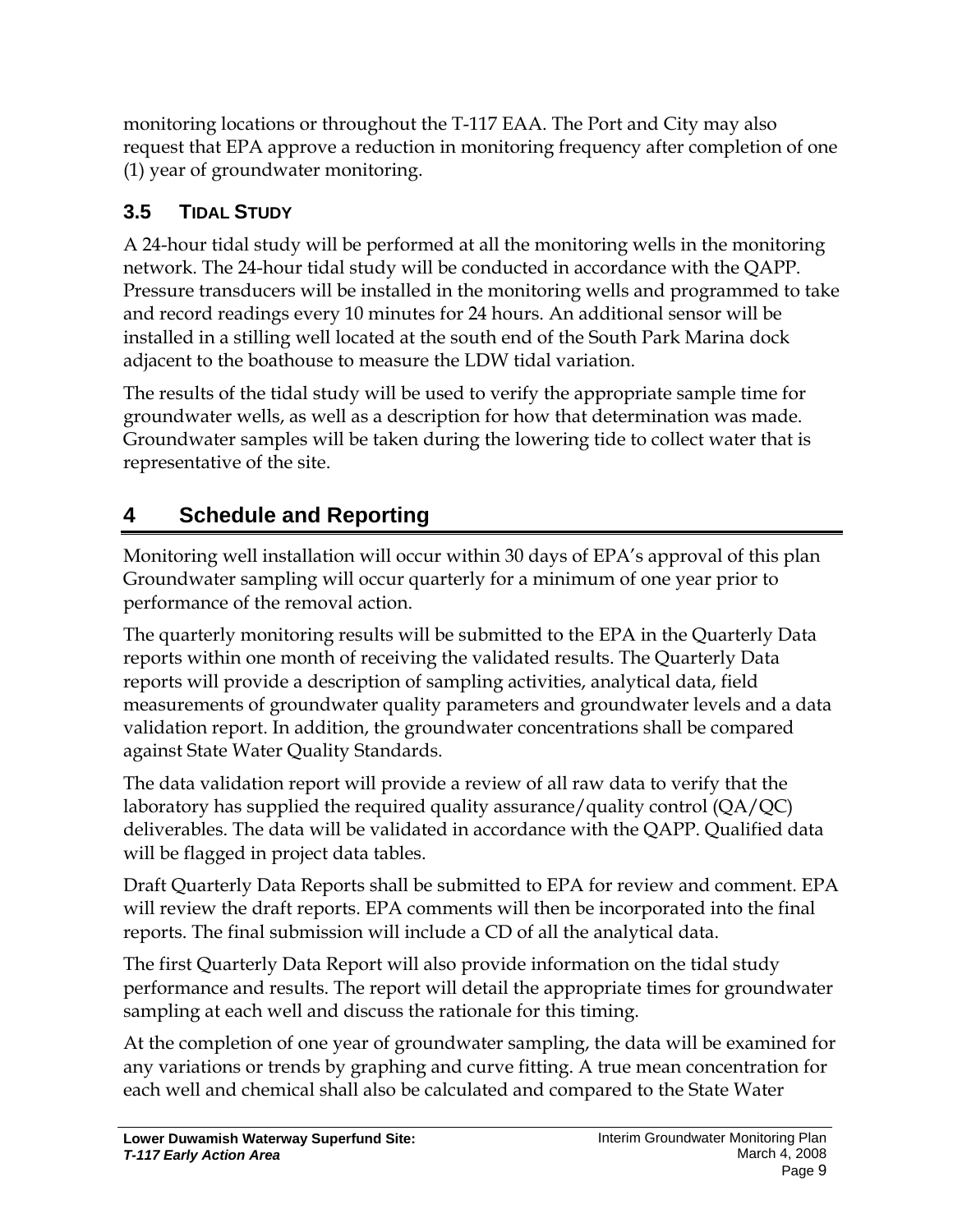Quality Standards. In accordance with WAC 173-340-720  $(9)(c)(v)(B)$ , the true mean concentration is appropriate for cleanup levels based on chronic or carcinogenic threats. Due to the possibility of a large number of non-detect results and the difficulty of performing a statistical analysis on such a data set, groundwater data for each monitoring well may be directly compared to criteria in the State Water Quality Standards.

# **5 References**

- EPA. 1995. Docket No. 10-95-0131-OPA (Administrative Complaint). *In the Matter of Basin Oil Company, Inc., Respondent. Issued to Terry J. Drexler, Basin Oil Company by Leroy Loiselle, Unit Manager, Emergency Response and Site Cleanup Unit #1, Office of Environmental Cleanup. October 19, 1995*. US Environmental Protection Agency, Seattle, WA.
- EPA. 2007. *Statement of work, T-117 Early Action Area. Amendment no. 1: non-time-critical removal action, Lower Duwamish Waterway Superfund site, Seattle, Washington*. US Environmental Protection Agency, Region 10, Seattle, WA.
- Freeze, R. Allen, and Cherry, John A., 1979. Groundwater. Prentice Hall, Englewood Cliffs, New Jersey.
- Hart Crowser. 1992. *Site Assessment UST Decommissioning, Malarkey Asphalt Company, 8700 South Dallas Avenue, Seattle, Washington*. April 27, 1992. Prepared for Duwamish Properties, Inc., Hart Crowser, Seattle, WA.
- Integral. 2006. *Site characterization data report, South Park soil remediation project*. Prepared for Seattle Public Utilities. Integral Consulting, Inc., Mercer Island, WA.
- Onsite. 2000. *PCB Removal/Containment Action, South Park Site [Formerly Malarkey Asphalt Company], 8700 South Dallas Avenue, Seattle, Washington*. February 29, 2000. Prepared for the Port of Seattle. Onsite Enterprises, Inc., Redmond, WA.
- SECOR. 1997. *Focused Site Characterization Report, Malarkey Asphalt Site, 8700 Dallas Avenue South, Seattle, Washington. November 26, 1997*. Prepared for Copeland, Landye, Bennett and Wolf, LP, Port of Seattle and City of Seattle. SECOR International Incorporated, Bellevue, WA.
- SECOR, 1998a. *Volume 1, Final Report, Malarkey Asphalt Site, 8700 Dallas Avenue South, Seattle, Washington*. May 15, 1998. Prepared for Copeland, Landye, Bennett and Wolf, LP, Port of Seattle and City of Seattle. SECOR International Incorporated, Bellevue, WA.
- SECOR, 1998b. *Volume 1, Final Report, Malarkey Asphalt Site, 8700 Dallas Avenue South, Seattle, Washington*. May 15, 1998. Prepared for Copeland, Landye, Bennett and Wolf, LP, Port of Seattle and City of Seattle. SECOR International Incorporated, Bellevue, WA.